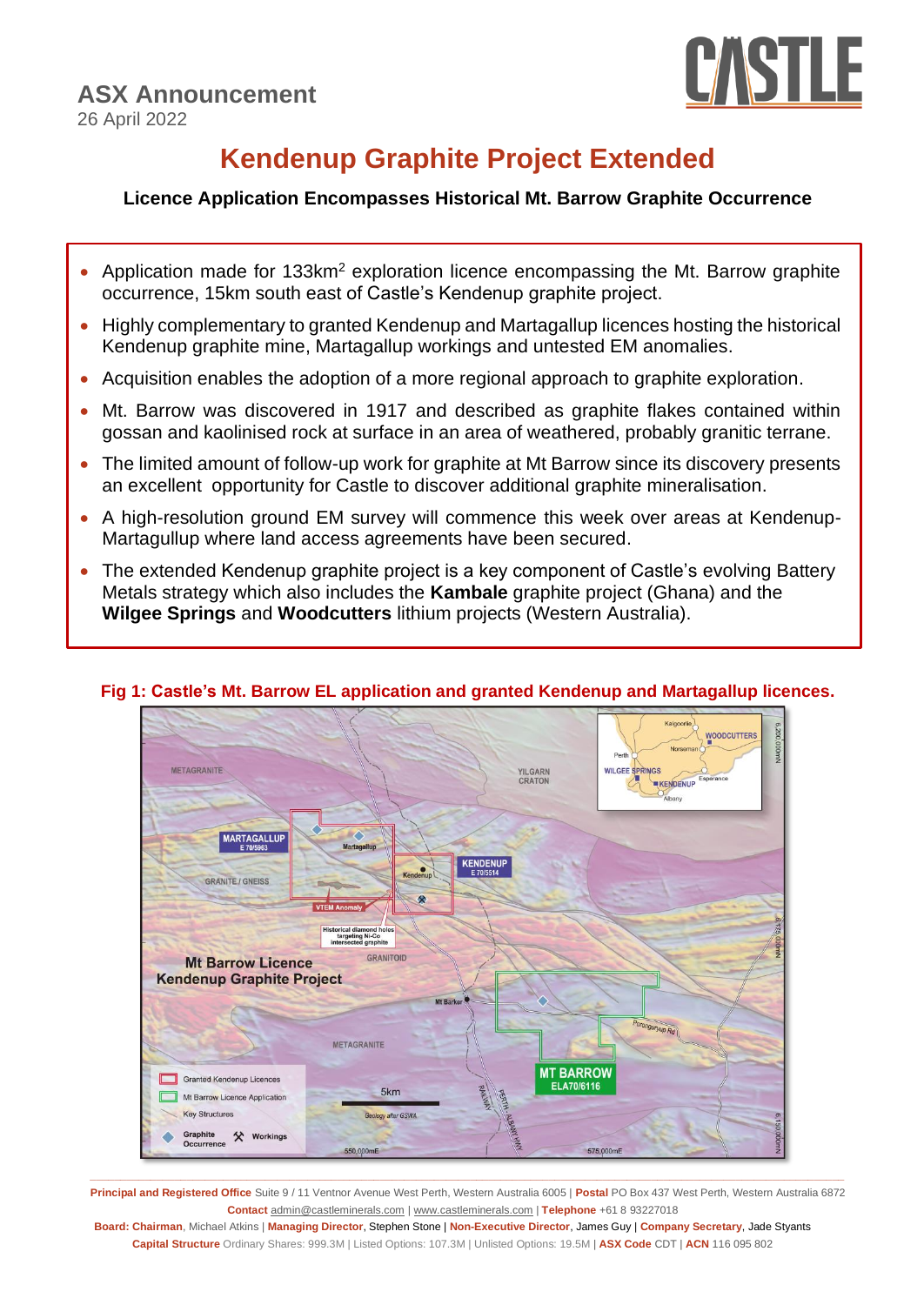Explorer and project incubator, Castle Minerals Limited (ASX: CDT) ("Castle" or the "Company"), advises that it has applied for a 133km<sup>2</sup> exploration licence encompassing the historical Mt. Barrow graphite occurrence, 15km south east of Castle's Kendenup graphite project in Western Australia's Great Southern region (ELA70/6116)(Figs 1 and 2).

The application is highly complementary to Castle's granted Kendenup and Martagallup exploration licences where the Company will shortly commence a high-resolution ground EM survey to identify possible extensions to known graphitic zones.

The addition of Mt. Barrow also enables Castle to adopt a more regional approach to graphite exploration and discovery.

Mt Barrow was discovered in 1917 and was described by  $Simpson<sup>1</sup>$  as graphite flakes contained within gossan and kaolinised rock at surface in an area of weathered, probably granite terrane.

The limited amount of follow-up work for graphite at Mt Barrow since its discovery presents an excellent opportunity for Castle to discover more extensive graphite mineralisation.

### **Growing Battery Metals portfolio**

Mt. Barrow considerably expands Castle's Battery Metals project holdings which also include the Kambale graphite project, Ghana, where a ground EM survey was recently completed and preparations are now being made for an RC drilling program.

Castle also holds the Woodcutters and Wilgee Springs lithium exploration projects where, once the licences are granted, it will embark on an initial phase of soil sampling to determine the likelihood of spodumene bearing pegmatites occurring on these properties.



### **Fig 2: Castle's Western Australia 'Battery Metals' Projects**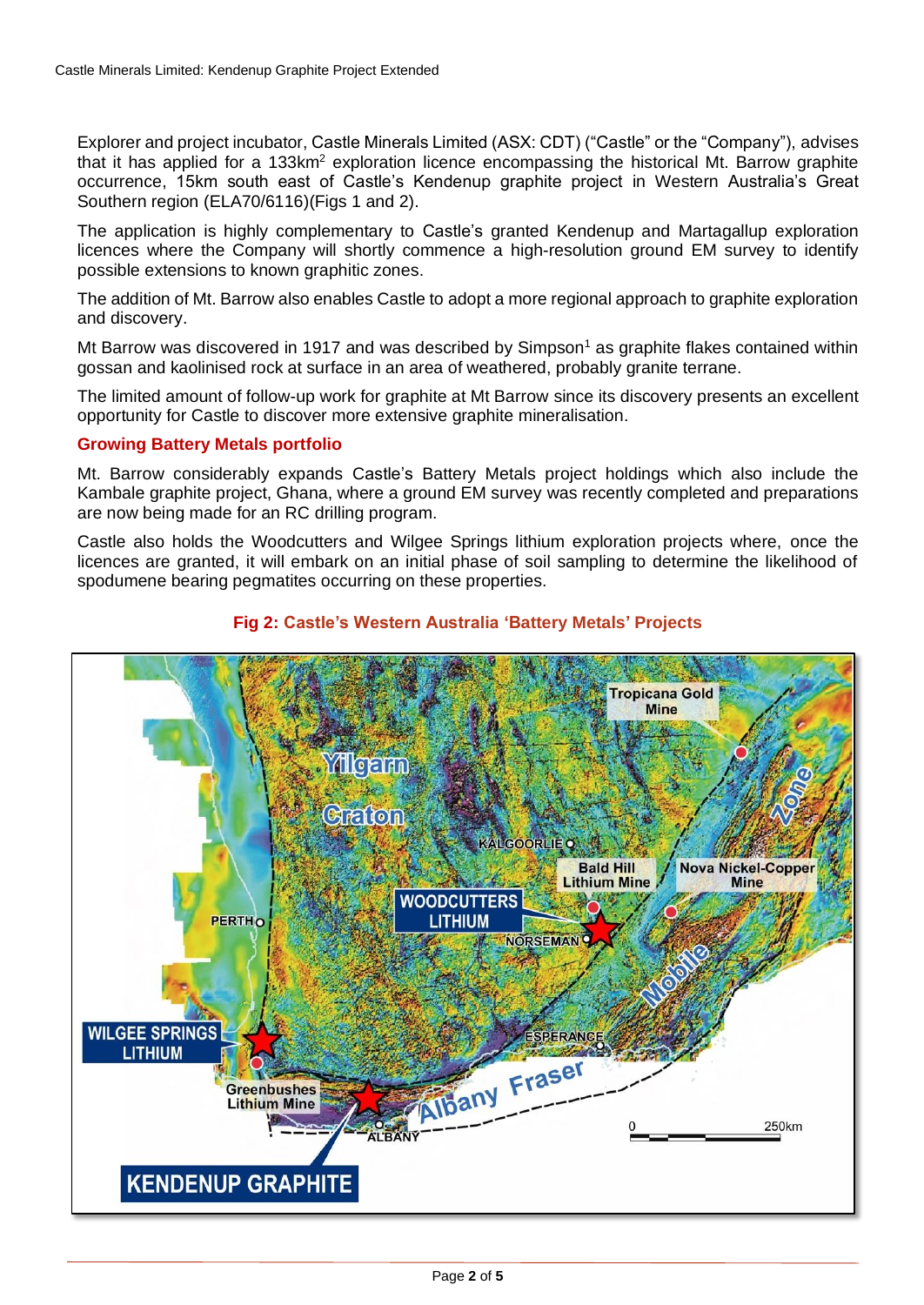### **Mt. Barrow geological setting**

The Mt. Barrow graphite occurrence is situated within rocks of the Paleoproterozoic to Mesoproterozoic Fraser-Albany orogen. These rocks are adjacent to the southern margin of the Yilgarn carton, occurring in a broad east - west trending band for a distance of approximately 800km along the southern coast of Western Australia.

The Fraser-Albany rocks contain several graphite occurrences and some historical workings which commonly are found within kaolinitic iron-rich zones as observed at the historical Kendenup and Martagallup workings.

The Mt. Barrow graphite occurrence appears not to have been investigated in any detail and occurs within a similar setting along a zone of discontinuity highlighted in the regional aeromagnetic data that trends up towards both Kendenup and Martagallup.

#### **Licence access and Native Title**

The Mt. Barrow exploration licence is well serviced by infrastructure being approximately 5km east of the regional centre of Mt Barker and 45km north of the international Port of Albany.

The application area comprises mostly freehold farmland. Once granted, the exploration licence relates only to subsurface rights. There is a requirement to enter into land access agreements with individual private landowners before DMIRS will grant surface exploration rights. This is a standard requirement and is being progressed through a specialist contractor.

Regarding Native Title, the licence is affected by the Wagyl Kaip and Southern Noongar People's ILUA and as such no exploration rights may be carried out until either an Aboriginal Heritage Agreement ("AHA"), defined in the relevant ILUA with the Native Title Agreement Group has been executed (the parties have to reach agreement in 20 business days of the commencement of negotiations), or after 20 business days, the standard AHA has been executed by the Company and returned to the Native Title party. This process is also being progressed through a specialist contractor.

#### **References**

- *(a) Simpson ES, 1951 Graphite, in Minerals of Western Australia, Government Printer Western Australia, Vol 2: P450-475.*
- *(b) Fetherston J,M 2015 Graphite in Western Australia Geological Survey of Western Australia Mineral Resources Bulletin 26, 84pp*
- *(c) Blanchford, T, 1917 The graphite deposits at Kendenup and surrounding districts, Western Australia Geological Survey, Annual Report 1916, p 12-12.*

Authorised for release to ASX by the Board of Castle Minerals Limited:

# **Stephen Stone**

Managing Director [stone@castleminerals.com](mailto:stone@castleminerals.com) +61 (0)418 804 564

# **PREVIOUSLY REPORTED INFORMATION RELATING TO THIS RELEASE**

Additional details, where applicable, can be found in the releases referenced in this release and/or in the following releases lodged by the Company with the ASX:

| <b>Headline</b>                                        | Date        |
|--------------------------------------------------------|-------------|
| Kambale Graphite EM Survey Increases Size Expectations | 31 Mar 2022 |
| EM Survey Commences at Kambale Graphite Project, Ghana | 14 Mar 2022 |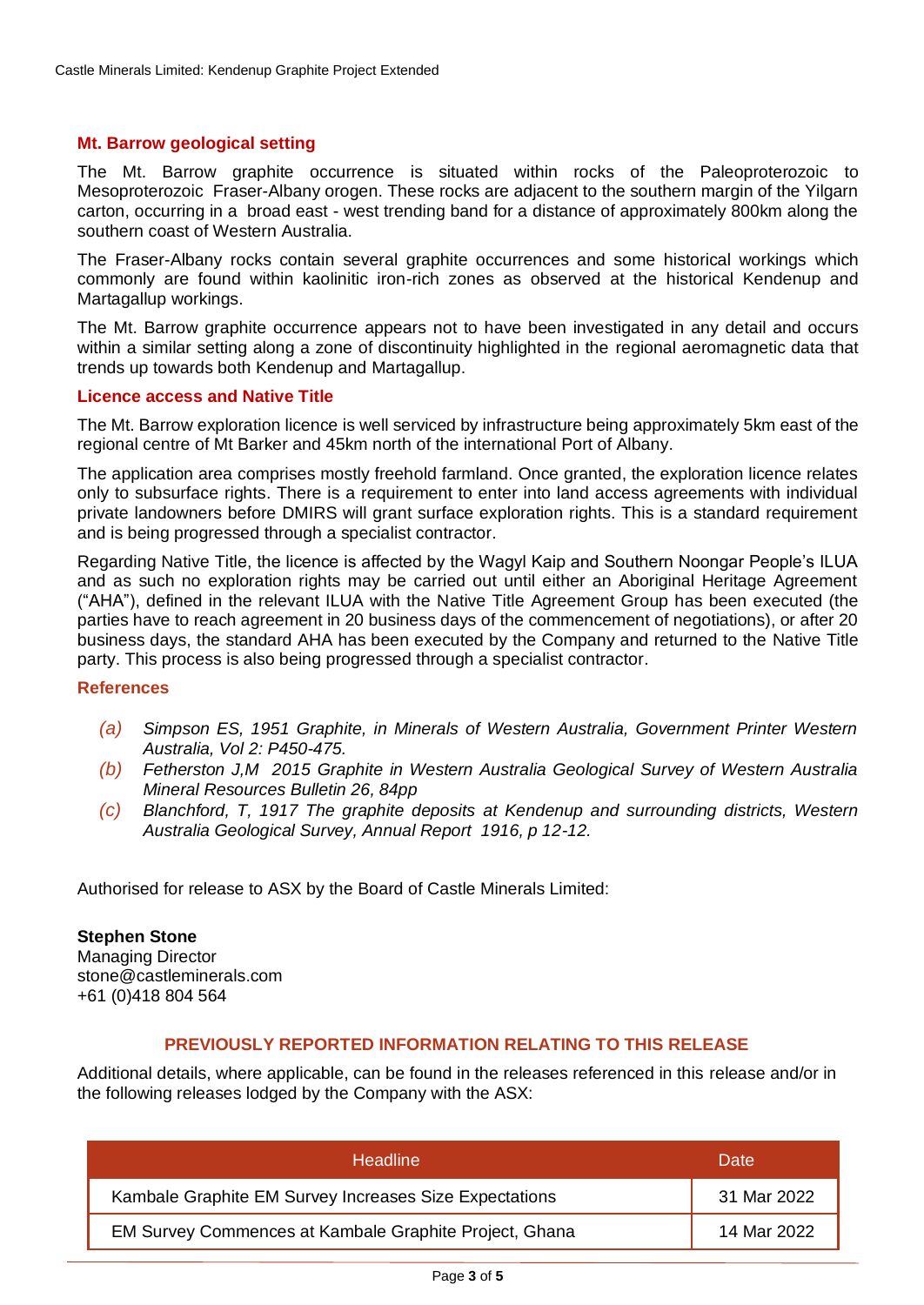| <b>Headline</b>                                               | Date        |
|---------------------------------------------------------------|-------------|
| Notice given under Section 708A(5)(e) of the Corporations Act | 2 Mar 2022  |
| Widespread Anomalous Lithium at Woodcutters                   | 23 Feb 2022 |
| Kendenup Graphite Project's Martagallup Licence Granted       | 7 Feb 2022  |
| Kendenup Graphite Project Acquired                            | 24 Nov 2021 |

# **About Castle Minerals Limited**

Castle Minerals Limited is an Australian Securities Exchange (ASX: CDT) listed and Perth, Western Australia headquartered company with interests in several projects in Western Australia and Ghana that are prospective for battery metals (lithium and graphite), base metals and gold.

The **Earaheedy Basin** project encompasses terrane prospective for base and precious metals in the Earaheedy and Yerrida basins base metals provinces. The project comprises the **Withnell, Terra Rossa** and **Tableland** sub-projects. The Withnell licence is adjacent to the evolving Chinook-Magazine zinc-lead project of Rumble Resources Ltd (ASX: RTR) and north of the Strickland Metals Limited (ASX: STK) Iroquois prospect. The four Terra Rossa applications are east of the Thaduna copper deposits.

The **Beasley Creek** project lies on the northern flanks of the Rocklea Dome in the southern Pilbara. The strategy is to define orogenic-style, structurally controlled gold targets within the various Archean sequences. The sheared granite - greenstone contact and the "Paulsen Gold Mine" type setting within the gabbro/dolerite units that intrude the Hardey Sandstone in the northern part of the project area, are also of particular interest.

The **Success Dome** project and granted licence lies in the Ashburton structural corridor and is located midway

between the Paulsen's and Ashburton gold deposits. It is prospective for gold and base metals. Major thrust faults and sub-parallel shear zones highlighted in the regional magnetic and gravity data, combined with additional detailed geophysics data from previous explorers, brought this available area to Castle's attention.

The **Polelle** project, 25km south of Meekatharra and 7km southeast of the operating Bluebird Mine, hosts a mainly obscured and minimally explored greenstone belt. The belt is comprised of a combination of prospective lithological units and major structural features including the Albury Heath shear which hosts the Albury Heath deposit immediately adjacent to the east boundary of Castle's licence. Aeromagnetic surveys have indicated that the southwest trending Albury Heath shear and a splay structure are traceable onto the Polelle project area for some 12km.

At the **Wanganui** project, 15km south-west of the operating Bluebird gold mine, the opportunity is to continue to test for down-plunge and along strike extensions to the existing Main Lode North and South deposits, as well as for other similar targets.

The **Wilgee Springs** application, along strike from and within the same metamorphic belt as the World-Class Greenbushes lithium mine, 25km to the south in Western Australia's South-Western region, provides an opportunity to explore using the latest geochemical and geophysical techniques for spodumene bearing pegmatites beneath a lateritic cover that has previously hampered exploration.